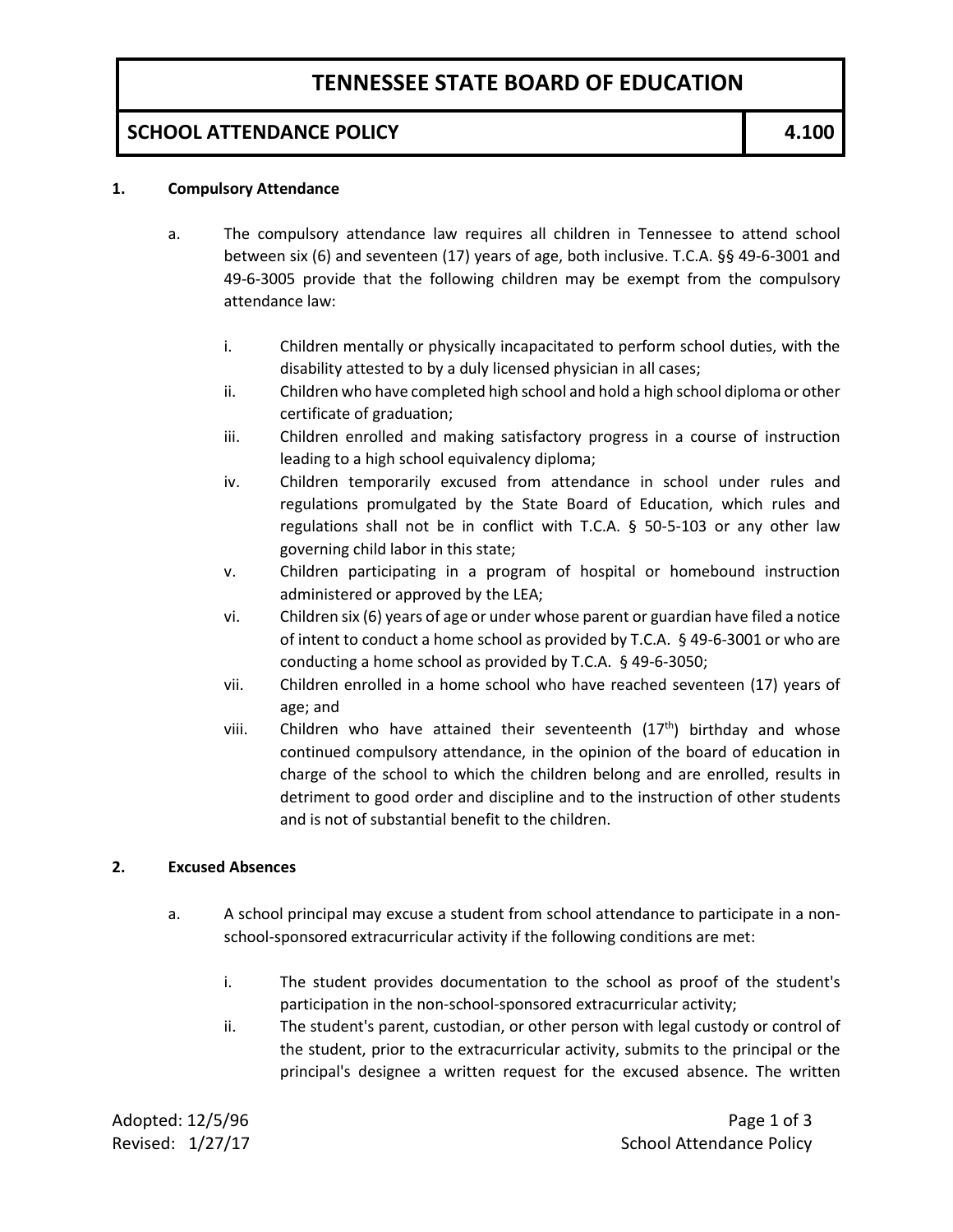## **TENNESSEE STATE BOARD OF EDUCATION**

### **SCHOOL ATTENDANCE POLICY 12.100**

request shall be submitted no later than seven (7) business days prior to the student's absence; and

- iii. The principal or the principal's designee approves, in writing, the student's participation in the non-school-sponsored extracurricular activity.
- b. The principal may limit the number and duration of non-school-sponsored extracurricular activities for which excused absences may be granted to a student during the school year.
- c. The principal shall excuse no more than ten (10) absences each school year for students participating in non-school-sponsored extracurricular activities.
- d. Students who serve as pages for the general assembly during the school year, either at regular or special sessions, shall be credited as present. The student's participation as a page shall not be counted as an absence, either excused or unexcused.
- e. If a student is absent pursuant to a summons, subpoena, court order, or other legal requirement, then the student's absence shall be an excused absence, and the student shall be afforded the opportunity to complete all assignments missed. This does not apply to absences related to a criminal or delinquent act pursuant to T.C.A. § 37-1-134 and T.C.A. § 37-1-1114(c).
- f. If a student misses a class or day of school because of the observance of a day set aside as sacred by a recognized religious denomination of which the student is a member or adherent, where such religion calls for special observances of such day, then the student's absence shall be an excused absence and the student shall be afforded the opportunity to complete all assignments missed without imposition of any penalty because of the absence.
- g. If a student's parent or legal guardian is a member of the United States armed forces, including a member of a state National Guard or a reserve component called to federal active duty, a public school principal shall give the student:
	- i. An excused absence for one (1) day when the member is deployed;
	- ii. An additional excused absence for one (1) day when the service member returns from deployment;
	- iii. Excused absences for up to ten (10) days for visitation when the member is granted rest and recuperation leave and is stationed out of the country;
	- iv. Excused absences for up to ten (10) days cumulatively within the school year for visitation during the member's deployment cycle. The student shall provide documentation to the school as proof of the service member's deployment; and